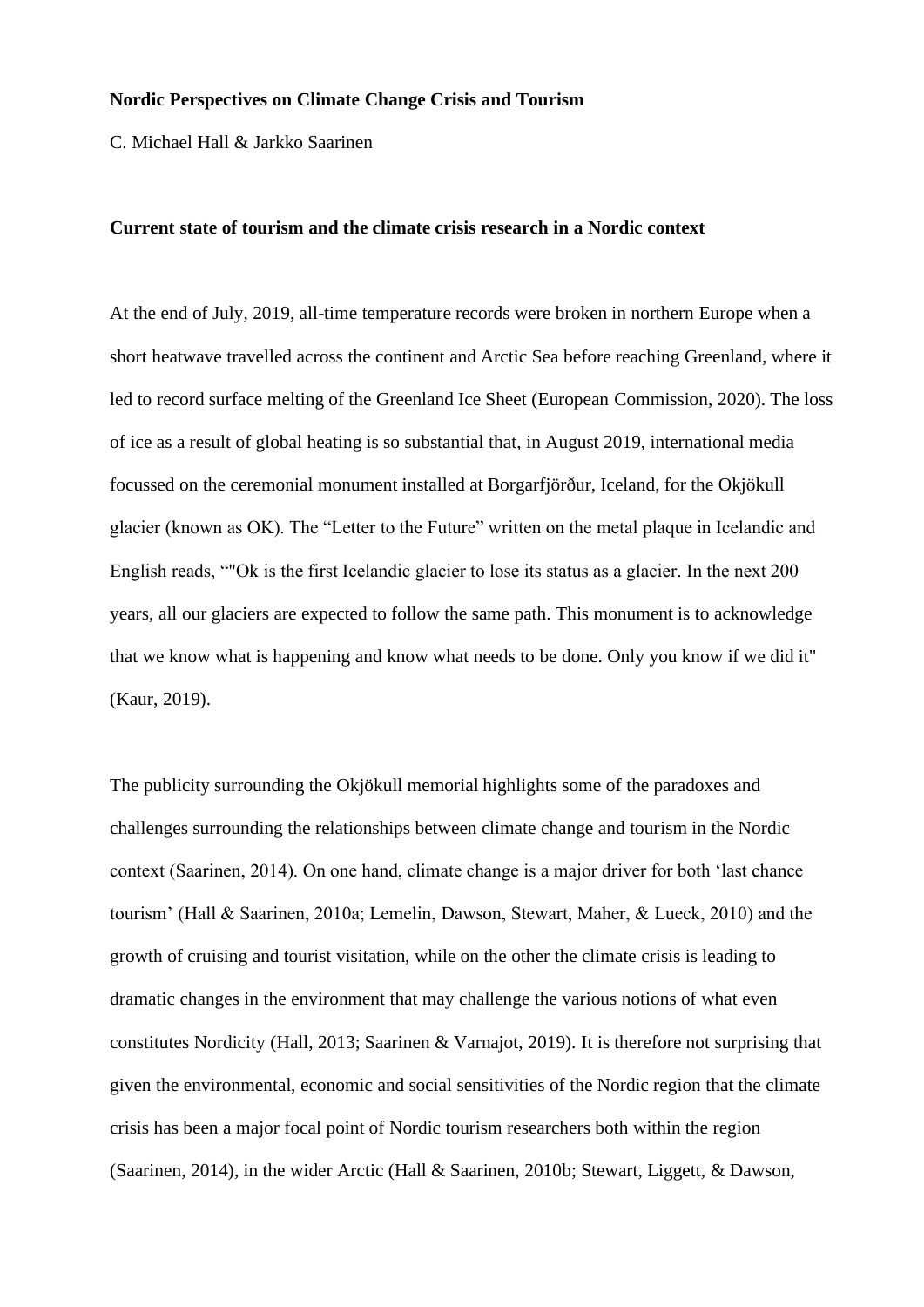2017), and at a global scale (Demiroglu & Hall, 2020). As a result, climate change and tourism research has visibly increased and diversified in the past two decades in the region.

A substantial body of research has focused on the actual and potential implications of climate change for winter-oriented tourism businesses (Brouder & Lundmark, 2011) as well as specific products, including skiing (Haanpää, Juhola, & Landauer, 2014; Landauer, Sievänen, & Neuvonen, 2015; Neuvonen, Sievänen, Fronzek, Lahtinen, Veijalainen, & Carter, 2015; Falk & Hagsten, 2017, 2019; Falk & Vieru, 2017; Demiroglu, Dannevig, & Aall, 2018; Demiroglu, Lundmark, Saarinen, & Müller, 2019; Schrot, Christensen, & Formayer, 2019; Scott, Steiger, Dannevig, & Aall, 2019; Steiger, Scott, Abegg, Pons, & Aall, 2019), glacier tourism (Furunes & Mykletun, 2012), Christmas tourism (Hall, 2014), cruising (Palma, Varnajot, Dalen, Basaran, Brunette, Bystrowska, Korablina, Nowicki, & Ronge, 2019), geotourism (Hall & Saarinen, 2010c), rural tourism (Nicholls & Amelung, 2015), and nature-based tourism (Tervo, 2008; Sæþórsdóttir, Hall, & Stefánsson, 2019; Tervo-Kankare, 2019). One of the interesting aspects of such research has been the shifts over time in the perceptions of tourism stakeholders as to the implications of climate change for business and destination planning (Fay & Karlsdóttir, 2011; Tervo-Kankare, 2011, 2019; Kietäväinen & Tuulentie, 2013; Lepy et al., 2014; Bjørst & Ren, 2015; Tervo-Kankare, Kaján, & Saarinen, 2018; Welling, Ólafsdóttir, Árnason, & Guðmundsson, 2019), as well as visitor perceptions (Tervo-Kankare, Hall, & Saarinen, 2013) and processes of adaptation (Kaján, 2013, 2014a, 2014b; Kaltenborn, Østreng, & Hovelsrud, 2020).

Although the impacts of climate change on the Nordic environment are increasingly clear (Boy et al., 2019), there has been relatively little systematic attention given to the effects of the physical environmental aspects of climate change on tourism. Research topics that have been covered, and which have clear significance for future research, include the impacts of sea ice on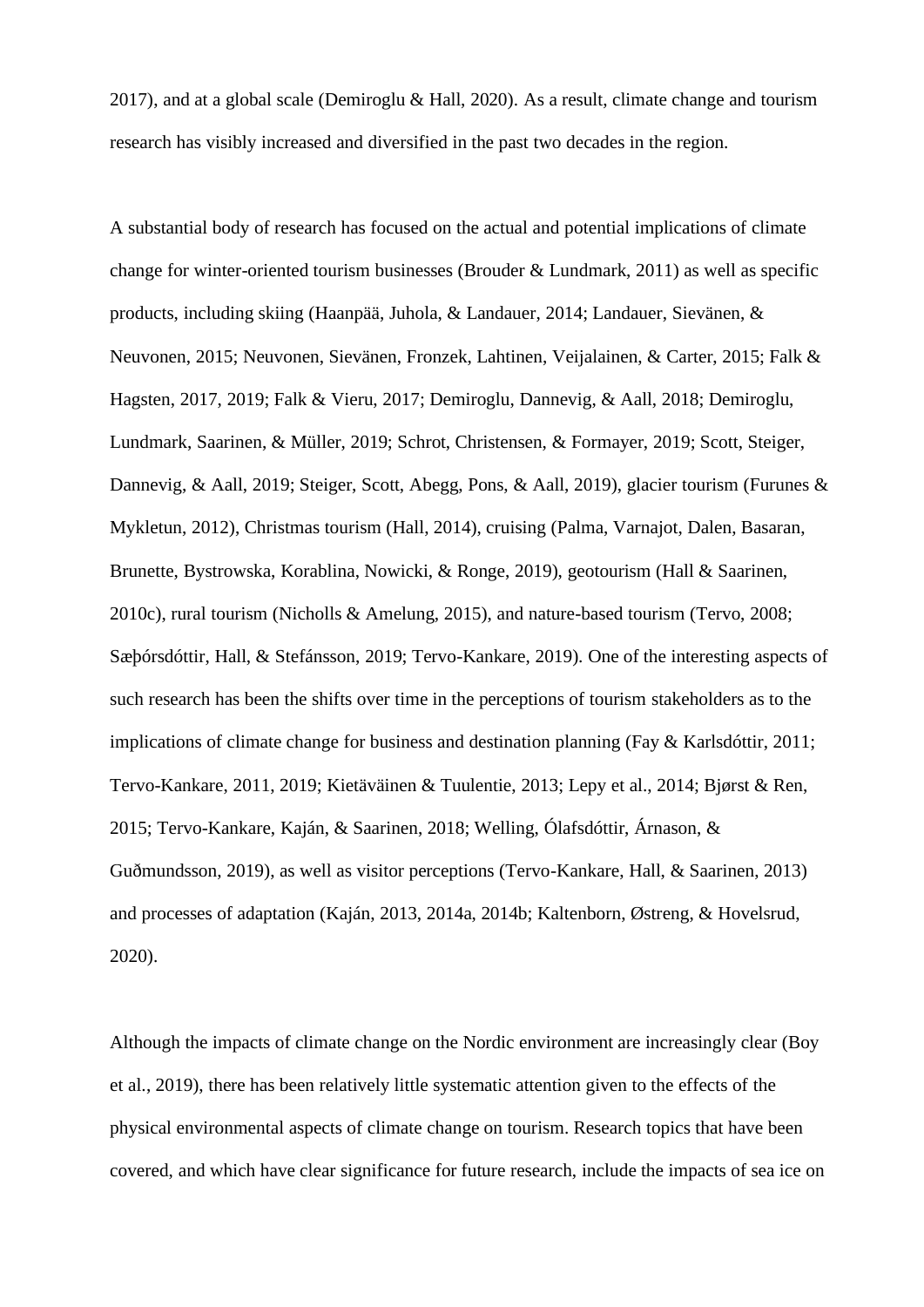cruise tourism (Bystrowska, 2019), weather preferences of tourists (Jacobsen, Denstadli, Lohmann, & Førland, 2011), and biodiversity conservation (Hall, 2010; Hall, James, & Wilson, 2010; Tolvanen & Kangas, 2016).

# **Nordic climate change research in international perspective**

In addition to responding to the effects of the climate crisis, studies have been conducted on tourism's contribution to climate change both within the Nordic region (Gössling & Hall, 2008; Gössling, 2013; Adamiak, Hall, Hiltunen, & Pitkänen, 2016; Sharp, Grundius, & Heinonen, 2016; Larsson, Kamb, Nässén, & Åkerman, 2018), and internationally (Gössling, Scott & Hall, 2013). Nordic research also shares common ground with international approaches on the study of interventions by which tourism's emissions contribution could be decreased (Gössling, Haglund, Kallgren, Revahl, & Hultman, 2009; Gössling, Hall, Ekström, Engeset, & Aall, 2012; Gössling, Scott, & Hall, 2015, 2018; Strandell & Hall, 2015; Aall, Hall, & Groven, 2016; Gössling & Buckley, 2016; Gössling, Ring, Dwyer, Andersson, & Hall, 2016; Scott, Gössling, Hall, & Peeters, 2016; Gössling, 2018; Simonsen, Gössling, & Walnum, 2019) and attitudes towards long-distance travel and climate change (Higham & Cohen, 2011; Jacobson, Åkerman, Giusti, & Bhowmik, 2020).

Tourism and climate change research is uneven in space and time (Hall, 2008; Scott, Hall & Gössling, 2016). Nevertheless, Nordic researchers have been internationally influential and positioned at the forefront of theoretical and conceptual understanding of tourism's contribution and response to the climate crisis (Fang, Yin, & Wu, 2018; Demiroglu & Hall, 2020). Nordic researchers have made substantial contributions to understanding international tourism and climate change policy (Gössling & Scott, 2018), vulnerability (Scott, Hall, & Gössling, 2019), and adaptation (Kaján & Saarinen, 2013). The focus on Nordic researchers on the implications of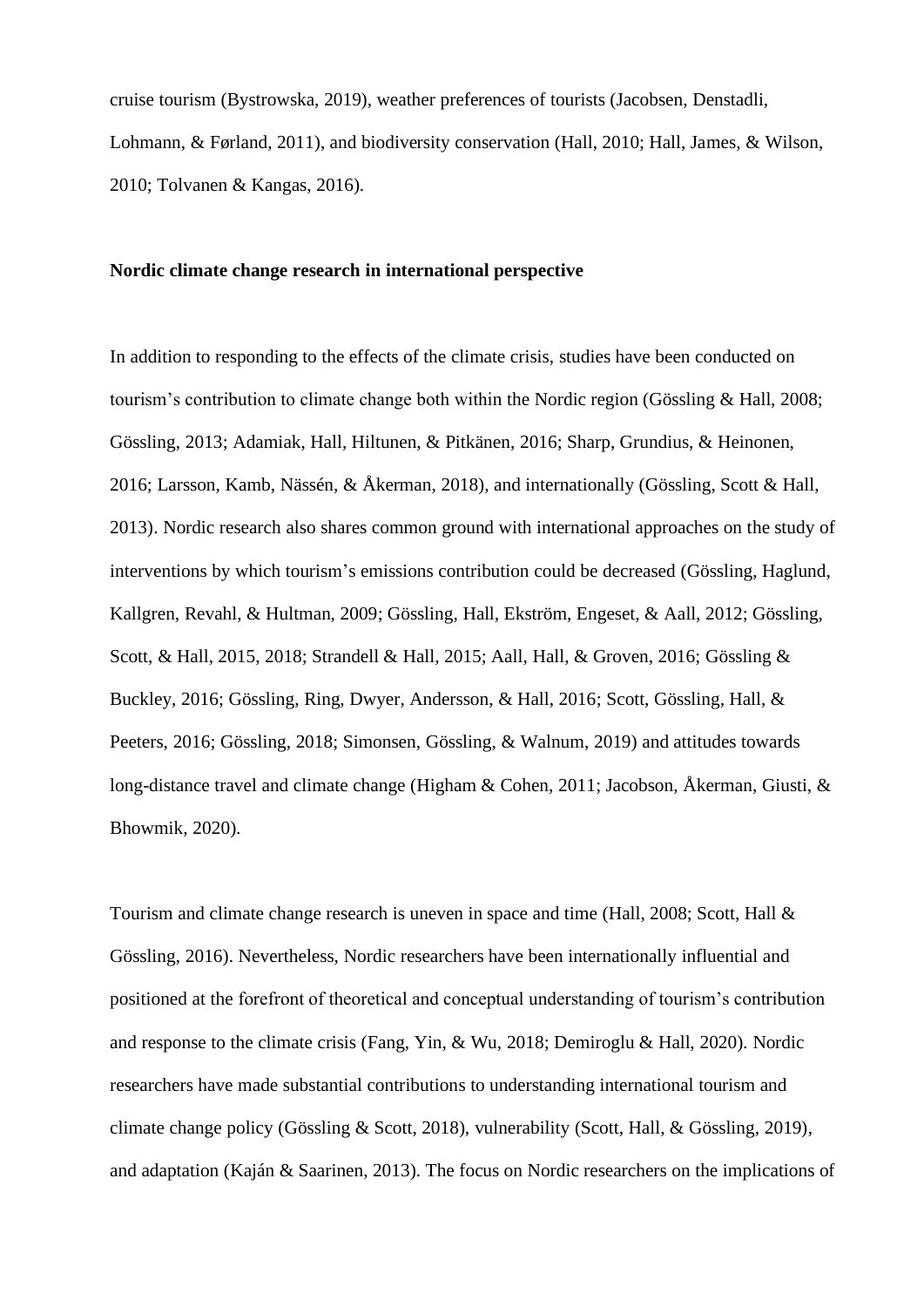climate change on winter tourism, indices and metrics, and sustainability mirrors international interest in the subject (Fang et al., 2018). However, Nordic research does not have such a strong coastal and marine focus as the international literature, whether this changes in the future as sea level rise and warming Baltic and North Seas become more problematic remains to be seen.

## **The Future of Nordic Climate Change and Tourism Research**

The world's high latitudes are at the forefront of global heating and climate disaster. The IPCC (2019) highlights that, with 66%–100% probability, the increase in Arctic surface air temperature of the last two decades is double that of the global average. Permafrost thaw has accelerated, which has only added to emissions, while snow cover period has reduced along with the ice sheets of Greenland and Iceland (Boy et al., 2019; IPPC, 2019). Increased warming events have implications for extreme weather events, winter tourism, tourist activities, the tourism landscape, ecosystem services, and biodiversity (Boy et al., 2019; IPCC, 2019; Malinauskaite, Cook, Davíðsdóttir, Ögmundardóttir, & Roman, 2019).

All these changes will define the future of tourism and climate change research in the Nordic region. Nordic tourism researchers have long sought to track the changing social construction of the Nordic landscape and the representations of place and people (Sæþórsdóttir, Hall, & Saarinen, 2011; Sæþórsdóttir & Saarinen, 2015), but also physical changes to the Nordic environment and their implications for tourism will need to be monitored within the context of climate change, along with the impacts of tourist behaviour and visitation (Hale, 2018; Runge, Daigle, & Hausner, 2020), in order to improve management practices and reduce tourism's impacts (Hall, 2010). This is especially the case given the development of new gateways and tourist routes (Hall, 2015). As a result, future research will need to build on assessments of the effects of climate change on tourism in the region (Falk & Lin, 2019; Falk & Vieru, 2019), to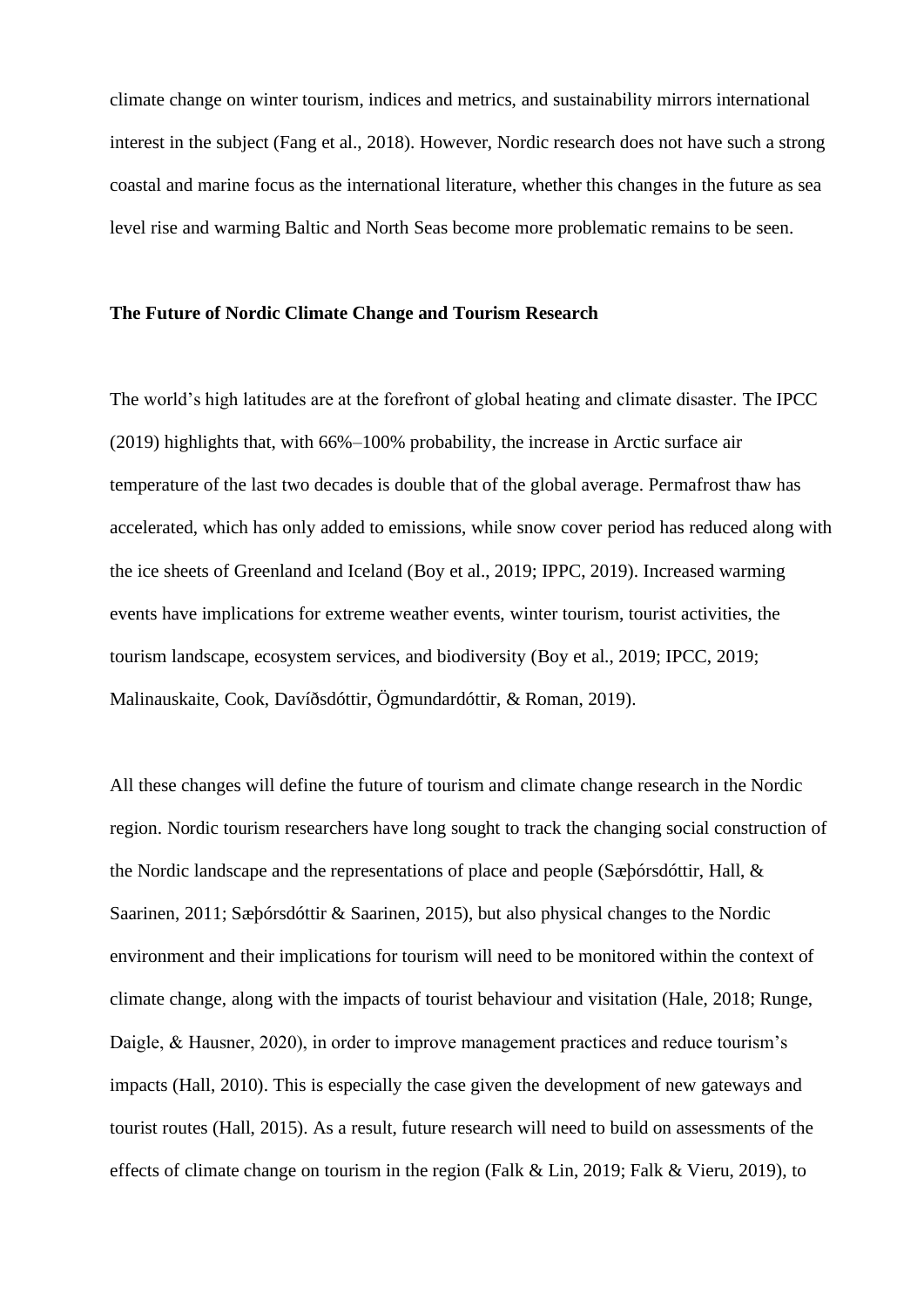suggest ways in which business and destinations may adapt (Saarinen & Tervo, 2006; Kaján, Tervo-Kankare, & Saarinen, 2015; Landauer, Goodsite, & Juhola, 2017; Tervo-Kankare et al., 2018; Welling & Abegg, 2019), especially in more peripheral areas in which tourism remains a cornerstone of the economy together with other extractive industries.

In this respect, Nordic researchers need to focus on wider socio-spatial, economic and policy contexts of tourism and climate change relations. As tourism is often promoted as a tool for development for local communities and regional economies, the impacts of climate change to increasingly tourism dependent communities are essential to understand and analyse. As such, future research should also pay greater attention to the factors that improve the resilience of individuals, communities, businesses, government and destinations to climate change and its related impacts (Kaltenborn, Linnell, Thomassen, & Lindhjem, 2017; Van Well, van der Keur, Harjanne, Pagneux, Perrels, & Henriksen, 2018). Nevertheless, in order to provide more sustainable responses to the climate crisis, a major challenge that needs to overcome is the development of a better understanding of the ways in which tourism is integrated with other economic sectors, that are also being affected by climate change and other dimensions of global change, including COVID-19 (Gössling, Scott & Hall, 2020). In doing so tourism may be more appropriately recognised in national and regional adaptation and mitigation strategies (Landauer, Goodsite, & Juhola, 2017), than has hitherto been the case.

## **References**

Aall, C., Hall, C.M., & Groven, K. (2016). Tourism: Applying rebound theories and mechanisms to climate change mitigation and adaptation. In Santarius, T., Walnum, H., Aall, C. (Eds.). *Rethinking climate and energy policies*. Springer.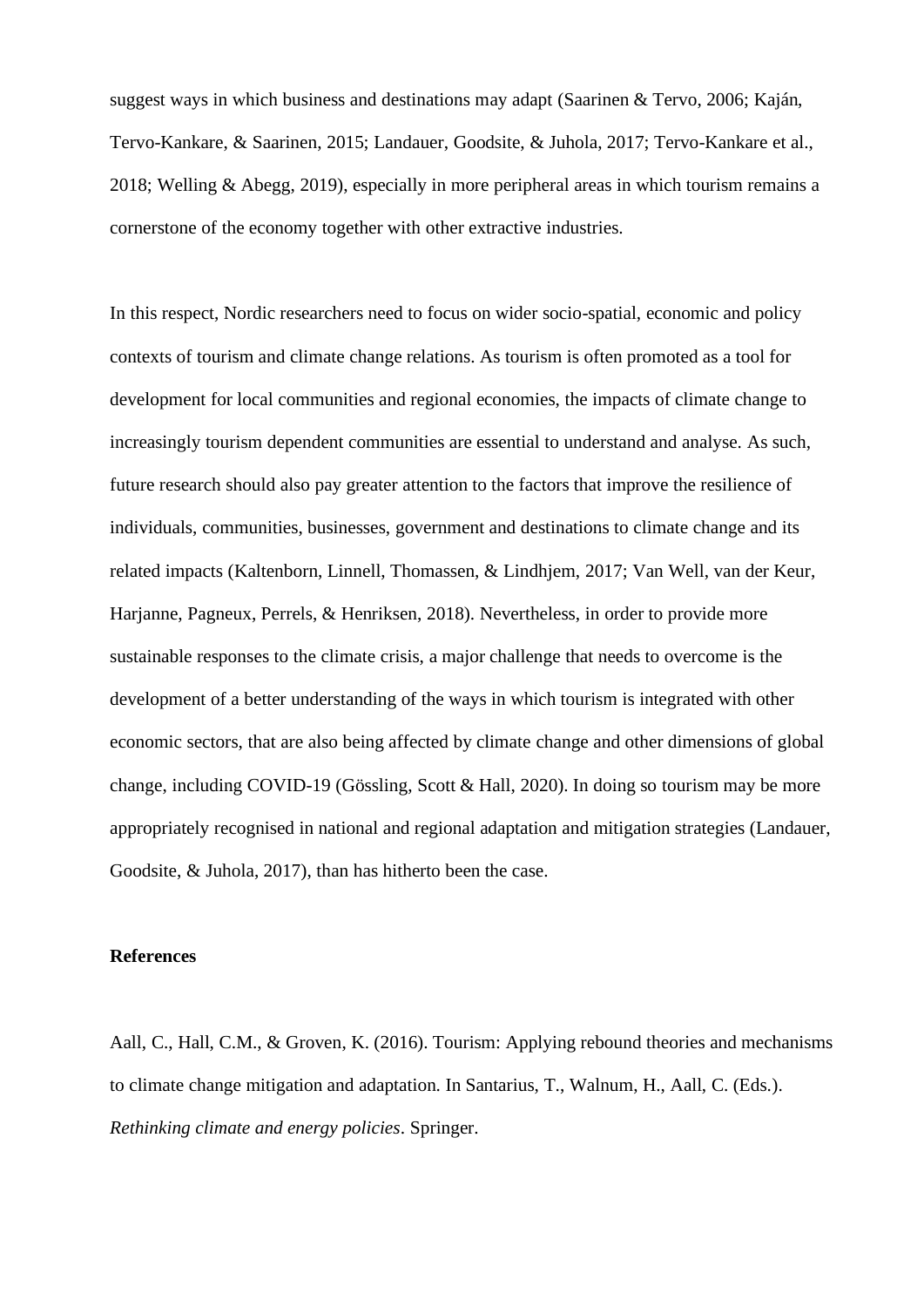Adamiak, C., Hall, C.M., Hiltunen, M.J., & Pitkaenen, K. (2016). Substitute or addition to hypermobile lifestyles? Second home mobility and Finnish CO<sub>2</sub> emissions. *Tourism Geographies*, *18*(2), 129-151.

Boy, M. et al. (2019). Interactions between the atmosphere, cryosphere, and ecosystems at northern high latitudes. *Atmospheric Chemistry and Physics*, 19, 2015-2061.

Bjørst, L.R., & Ren, C. (2015). Steaming up or staying cool? Tourism development and Greenlandic futures in the light of climate change. *Arctic Anthropology*, *52*, 91-101.

Brouder, P., & Lundmark, L. (2011). Climate change in Northern Sweden: intra-regional perceptions of vulnerability among winter-oriented tourism businesses. *Journal of Sustainable Tourism*, *19*, 919-933.

Bystrowska, M. (2019). The impact of sea ice on cruise tourism on Svalbard. *Arctic*, *72*, 151-165

Demiroglu, O.C. & Hall, C.M. (2020). Geobibliography and bibliometric networks of polar tourism and climate change research. *Atmosphere*, *11*, Art.498.

Demiroglu, O.C., Dannevig, H., & Aall, C. (2018). Climate change acknowledgement and responses of summer (glacier) ski visitors in Norway. *Scandinavian Journal of Hospitality and Tourism*, *18*(4), 419-438.

Demiroglu, O.C., Lundmark, L., Saarinen, J., & Müller, D.K. (2019). The last resort? Ski tourism and climate change in Arctic Sweden. *Journal of Tourism Futures*, *6*(1), 91-101.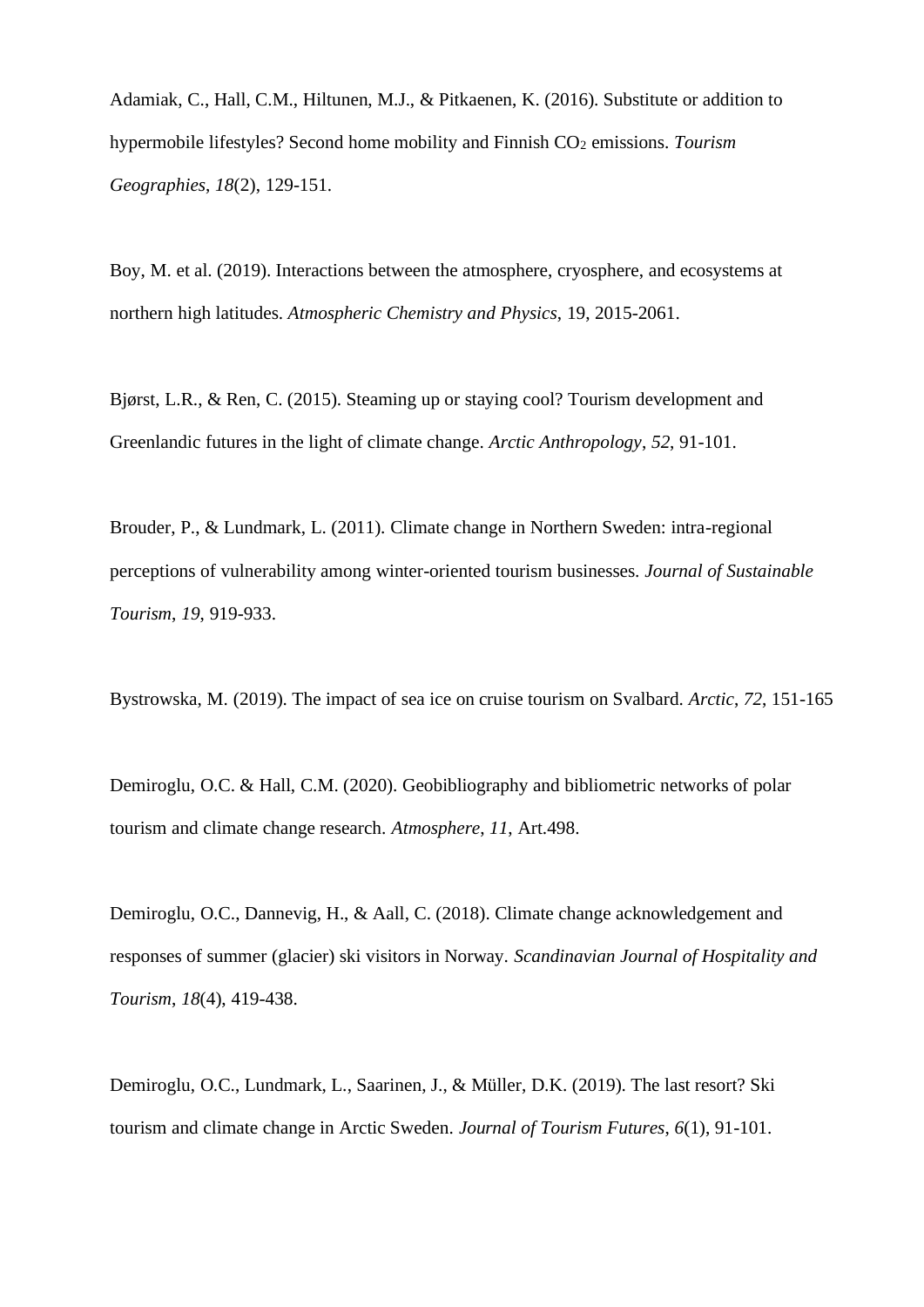European Commission (2020). *European State of the Climate 2019*. European Commission.

Falk, M., & Hagsten, E. (2017). Climate change threats to one of the world's largest crosscountry skiing races. *Climatic Change*, *143*(1-2), 59-71.

Falk, M., & Hagsten, E. (2019). Climate zone crucial for efficiency of ski lift operators. *Current Issues in Tourism*, *22*(6), 664-681.

Falk, M., & Lin, X. (2019). Time-varying impact of snow depth on tourism in selected regions. *International Journal of Biometeorology*, https://doi.org/10.1007/s00484-019-01848-1.

Falk, M., & Vieru, M. (2017). Demand for downhill skiing in subarctic climates. *Scandinavian Journal of Hospitality and Tourism*, *17*, 388-405.

Falk, M., & Vieru, M. (2019). International tourism demand to Finnish Lapland in the early winter season. *Current Issues in Tourism*, *22*(11), 1312-1326.

Fang, Y., Yin, J., & Wu, B. (2018). Climate change and tourism: A scientometric analysis using CiteSpace. *Journal of Sustainable Tourism*, *26*(1), 108-126.

Fay, G., & Karlsdóttir, A. (2011). Social indicators for Arctic tourism: observing trends and assessing data. *Polar Geography*, *34*(1-2), 63-86.

Furunes, T., & Mykletun, R.J. (2012). Frozen adventure at risk? A 7-year follow-up study of Norwegian glacier tourism. *Scandinavian Journal of Hospitality and Tourism*, *12*, 324-348.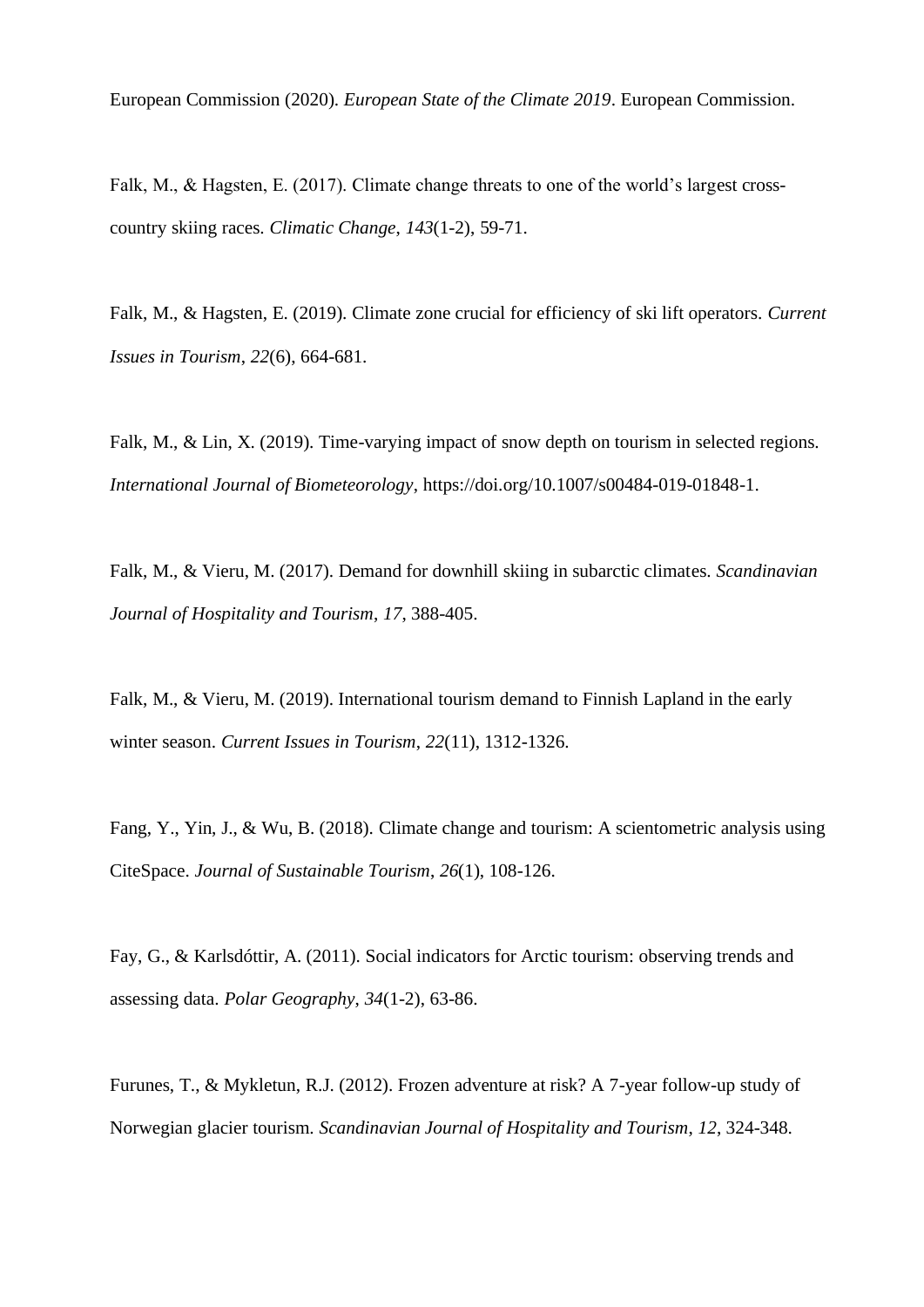Gössling, S. (2013). National emissions from tourism: An overlooked policy challenge?. *Energy Policy*, *59*, 433-442.

Gössling, S. (2018). Tourism, tourist learning and sustainability: an exploratory discussion of complexities, problems and opportunities. *Journal of Sustainable Tourism*, *26*(2), 292-306.

Gössling, S., & Buckley, R. (2016). Carbon labels in tourism: persuasive communication?. *Journal of Cleaner Production*, *111*, 358-369.

Gössling, S., & Hall, C.M. (2008). Swedish tourism and climate change mitigation: An emerging conflict?. *Scandinavian Journal of Hospitality and Tourism*, *8*(2), 141-158.

Gössling, S., & Scott, D. (2018). The decarbonisation impasse: global tourism leaders' views on climate change mitigation. *Journal of Sustainable Tourism*, *26*(12), 2071-2086.

Gössling, S., Scott, D., & Hall, C.M. (2013). Challenges of tourism in a low-carbon economy. *Wiley Interdisciplinary Reviews: Climate Change*, *4*(6), 525-538.

Gössling, S., Scott, D., & Hall, C.M. (2015). Inter-market variability in  $CO<sub>2</sub>$  emission-intensities in tourism: Implications for destination marketing and carbon management. *Tourism Management*, *46*, 203-212.

Gössling, S., Scott, D., & Hall, C.M. (2018). Global trends in length of stay: Implications for destination management and climate change. *Journal of Sustainable Tourism*, *26*(12), 2087- 2101.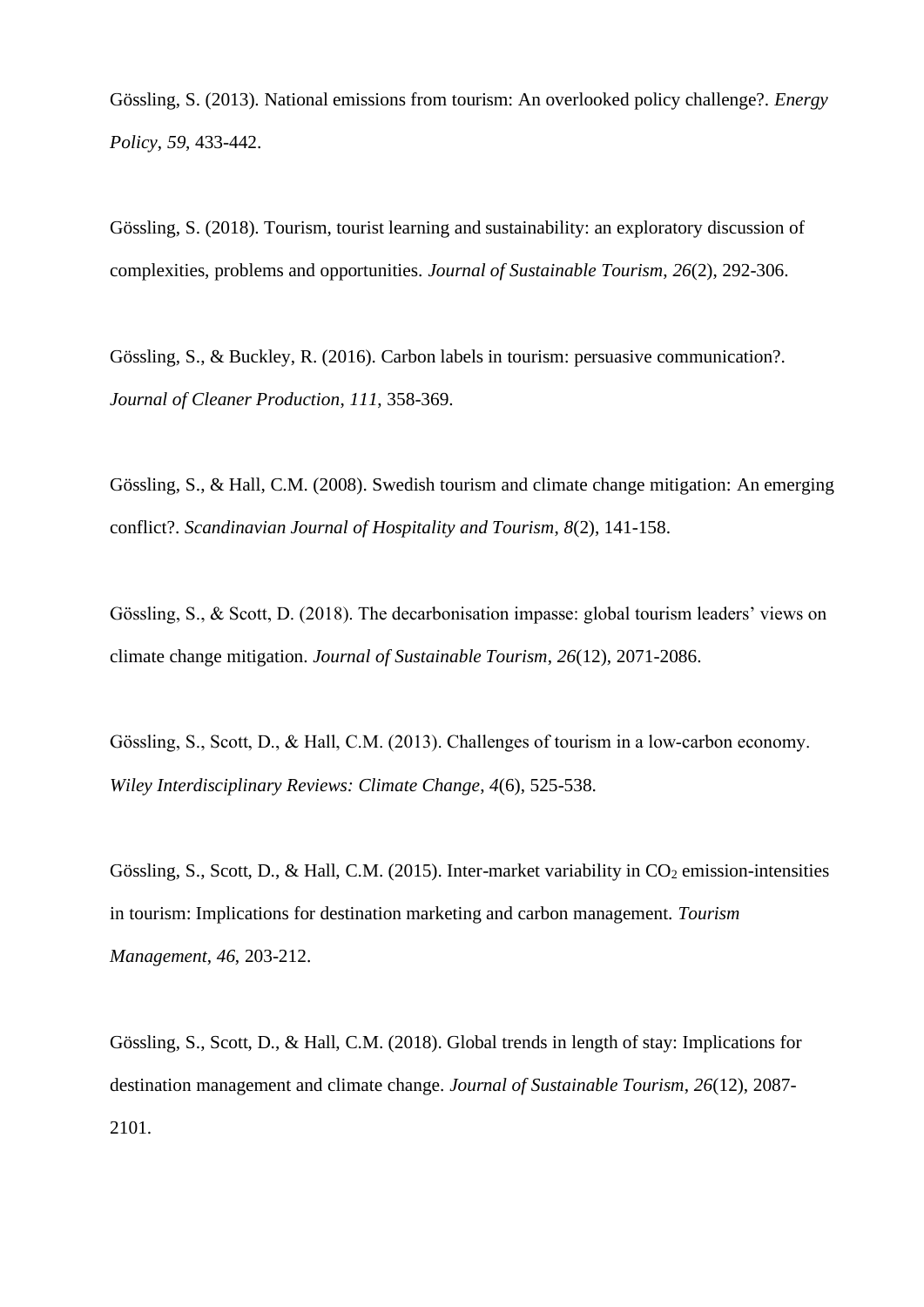Gössling, S., Scott, D., & Hall, C. M. (2020). Pandemics, tourism and global change: a rapid assessment of COVID-19. *Journal of Sustainable Tourism*, https://doi.org/10.1080/09669582.2020.1758708.

Gössling, S., Hall, C.M., Ekström, F., Engeset, A.B., & Aall, C. (2012). Transition management: A tool for implementing sustainable tourism scenarios?. *Journal of Sustainable Tourism*, *20*(6), 899-916.

Gössling, S., Haglund, L., Kallgren, H., Revahl, M., & Hultman, J. (2009). Swedish air travellers and voluntary carbon offsets: towards the co-creation of environmental value?. *Current Issues in Tourism*, *12*(1), 1-19.

Gössling, S., Ring, A., Dwyer, L., Andersson, A.C., & Hall, C.M. (2016). Optimizing or maximizing growth? A challenge for sustainable tourism. *Journal of Sustainable Tourism*, *24*(4), 527-548.

Haanpää, S., Juhola, S., & Landauer, M. (2014). Adapting to climate change: perceptions of vulnerability of down-hill ski area operators in southern and middle Finland. *Current Issues in Tourism, 18*, 966–978.

Hale, B.W. (2018). Mapping potential environmental impacts from tourists using data from social media: A case study in the Westfjords of Iceland. *Environmental Management*, *62*(3), 446-457.

Hall, C.M. (2008). Tourism and climate change: Knowledge gaps and issues. *Tourism Recreation Research*, *33*(3), 339-350.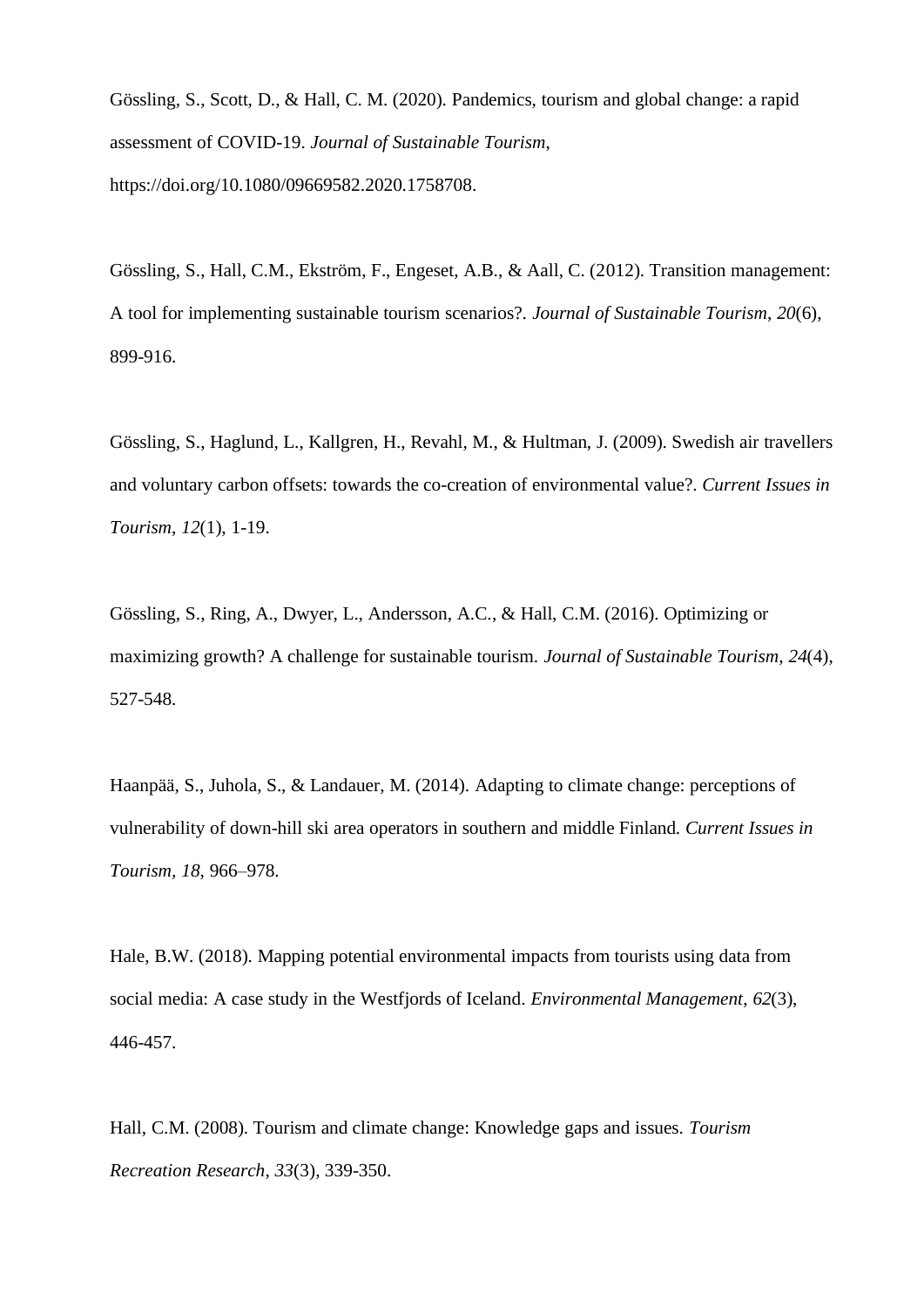Hall, C.M. (2010). Tourism and environmental change in polar regions: Impacts, climate change and biological invasion. In C.M. Hall & J. Saarinen (Eds.), *Tourism and change in polar regions* (pp. 42-70). Routledge.

Hall, C.M. (2013). Re-framing the relevance and presentations of northern geographies. *Nordia Geographical Publications*, *42*(2), 9-14.

Hall, C.M. (2014). Will climate change kill Santa Claus? Climate change and high-latitude Christmas place branding. *Scandinavian Journal of Hospitality and Tourism*, *14*, 23-40.

Hall, C.M. (2015). Polar gateways: approaches, issues and review. *Polar Journal*, *5*, 257-277.

Hall, C.M., & Saarinen, J. (2010a). Last chance to see? Future issues for polar tourism and change. In C.M. Hall & J. Saarinen (Eds.), *Tourism and change in polar regions: Climate, environments and experiences* (pp.301-310). Routledge.

Hall, C.M., & Saarinen, J. (2010b). Polar tourism: Definitions and dimensions. *Scandinavian Journal of Hospitality and Tourism*, *10*, 448-467.

Hall, C.M., & Saarinen, J. (2010c). Geotourism and climate change. *Téoros*, *29*, 77-86.

Hall, C.M., James, M., & Wilson, S. (2010). Biodiversity, biosecurity, and cruising in the Arctic and sub-Arctic. *Journal of Heritage Tourism*, *5*, 351-364.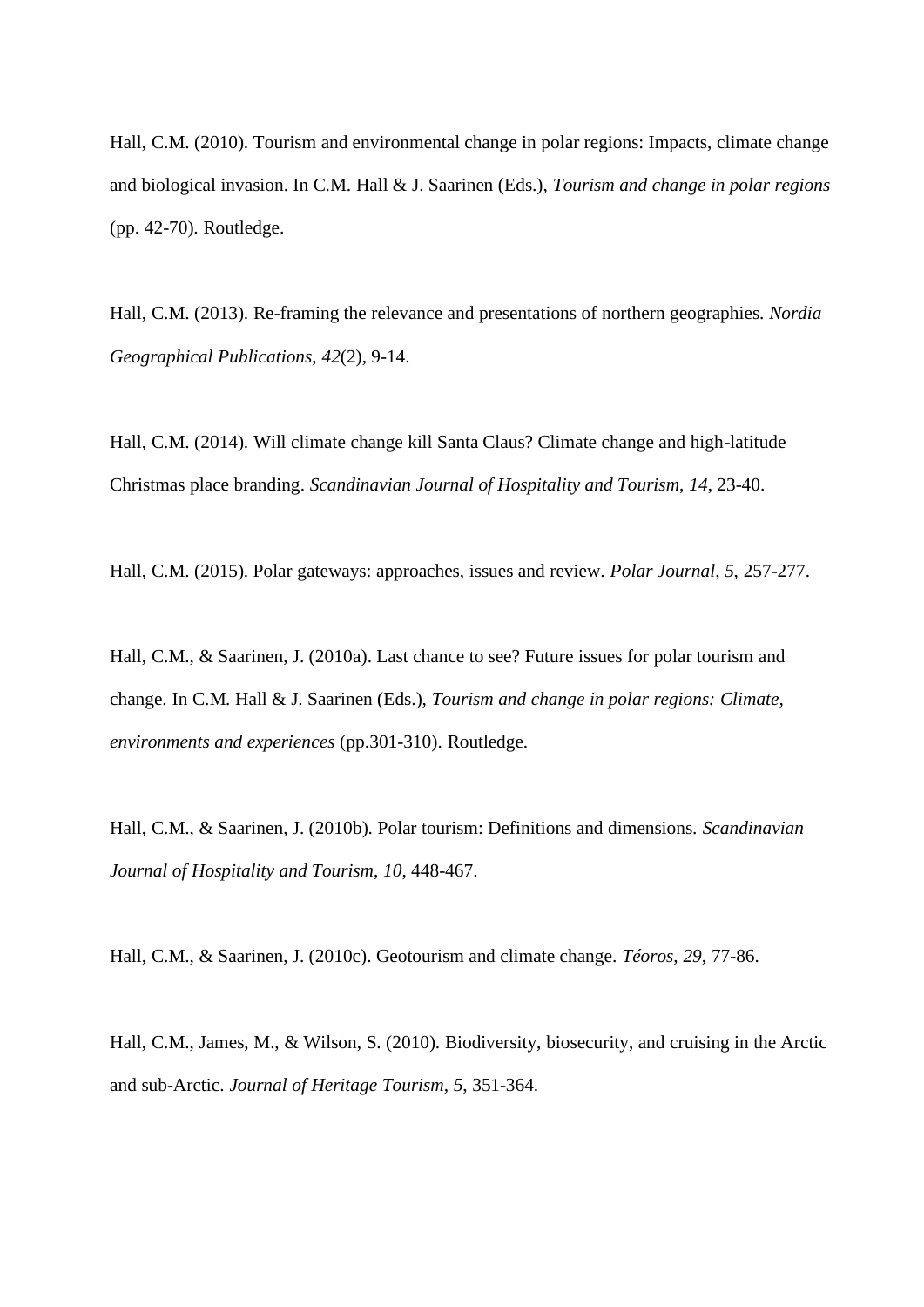Higham, J.E., & Cohen, S.A. (2011). Canary in the coalmine: Norwegian attitudes towards climate change and extreme long-haul air travel to Aotearoa/New Zealand. *Tourism Management*, *32*(1), 98-105.

IPCC. (2019). *IPCC special report on the ocean and cryosphere in a changing climate*. IPCC, In press.

Jacobsen, J.K.S., Denstadli, J.M., Lohmann, M., & Førland, E.J. (2011). Tourist weather preferences in Europe's Arctic. *Climate Research*, *50*, 31-42.

Jacobson, L., Åkerman, J., Giusti, M., & Bhowmik, A.K. (2020). Tipping to staying on the ground: Internalized knowledge of climate change crucial for transformed air travel behavior. *Sustainability*, *12*(5), Art.1994.

Kaján, E. (2013). An integrated methodological framework: Engaging local communities in Arctic tourism development and community-based adaptation. *Current Issues in Tourism*, *16*, 286-301.

Kaján, E. (2014a). Arctic tourism and sustainable adaptation: Community perspectives to vulnerability and climate change. *Scandinavian Journal of Hospitality and Tourism*, *14*, 60-79.

Kaján, E. (2014b). Community perceptions to place attachment and tourism development in Finnish Lapland. *Tourism Geographies*, *16*, 490-511.

Kaján, E., & Saarinen, J. (2013). Tourism, climate change and adaptation: a review. *Current Issues in Tourism*, *16*, 167–195.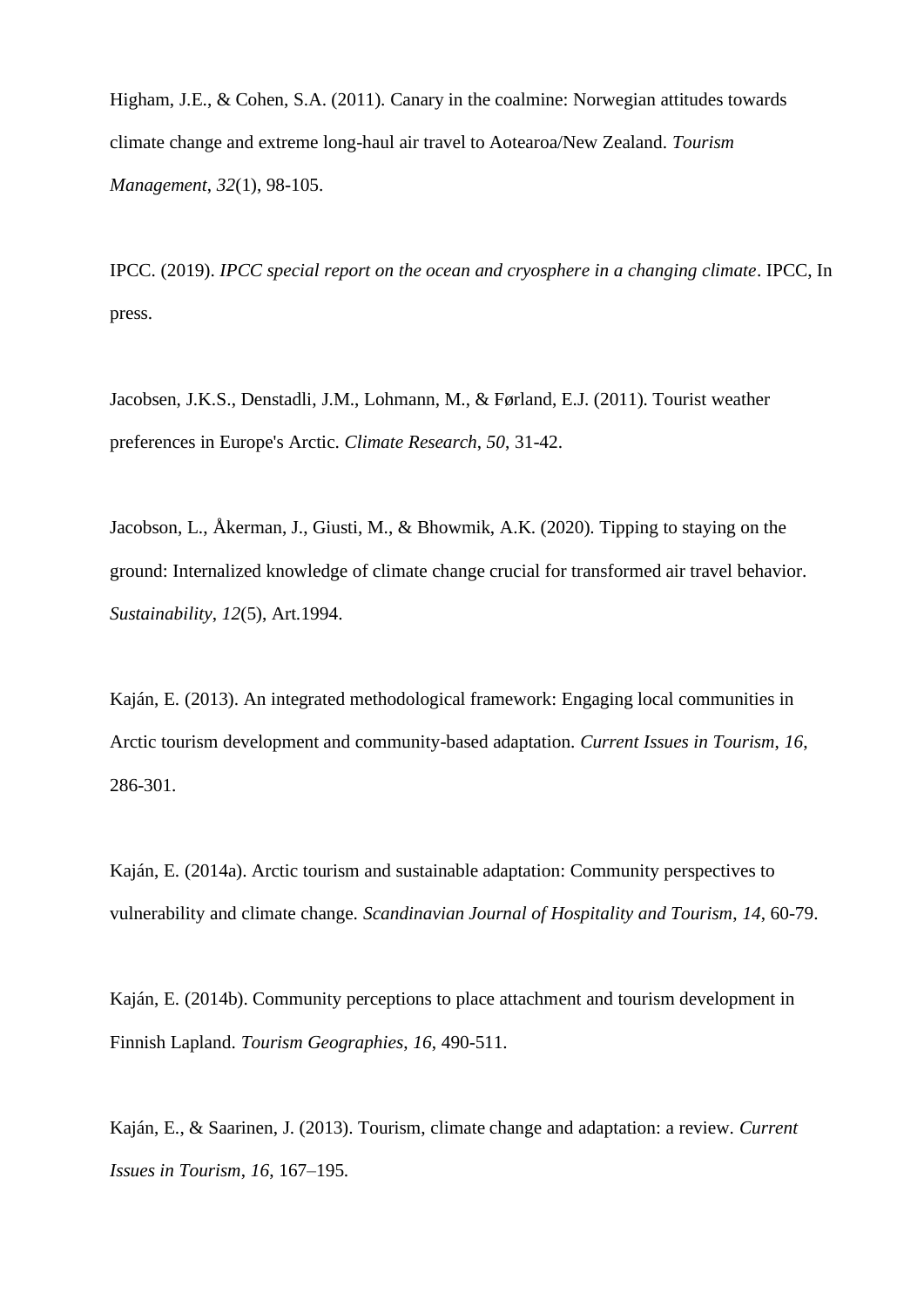Kaján, E., Tervo-Kankare, K., & Saarinen, J. (2015). Cost of adaptation to climate change in tourism: Methodological challenges and trends for future studies in adaptation. *Scandinavian Journal of Hospitality and Tourism*, *15*(3), 311-317.

Kaltenborn, B.P., Østreng, W., & Hovelsrud, G.K. (2020). Change will be the constant–future environmental policy and governance challenges in Svalbard. *Polar Geography*, *43*(1), 25-45.

Kaltenborn, B.P., Linnell, J.D., Thomassen, J., & Lindhjem, H. (2017). Complacency or resilience? Perceptions of environmental and social change in Lofoten and Vesterålen in northern Norway. *Ocean & Coastal Management*, *138*, 29-37.

Kaur, H. (2019). Scientists bid farewell to the first Icelandic glacier lost to climate change. If more melt, it can be disastrous. CNN, 18 August,

https://edition.cnn.com/2019/08/18/health/glaciers-melting-climate-change-trnd/index.html

Kietäväinen, A., & Tuulentie, S. (2013). Tourism strategies and climate change: Rhetoric at both strategic and grassroots levels about growth and sustainable development in Finland. *Journal of Sustainable Tourism*, *21*(6), 845-861.

Landauer, M., Goodsite, M.E., & Juhola, S. (2017). Nordic national climate adaptation and tourism strategies–(how) are they interlinked? *Scandinavian Journal of Hospitality and Tourism, 18*, S75–S86.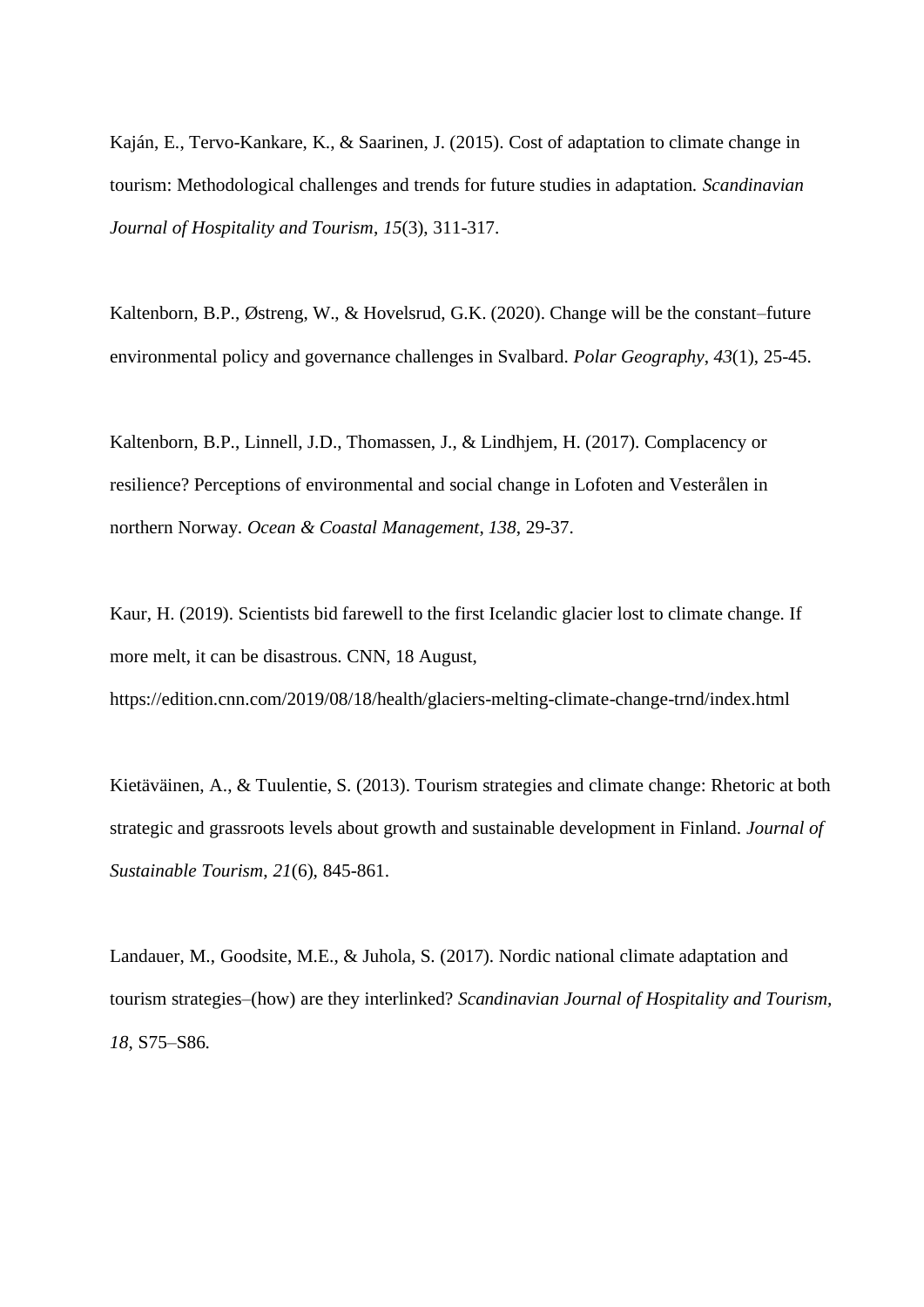Landauer, M., Sievänen, T., & Neuvonen, M. (2015). Indicators of climate change vulnerability for winter recreation activities: a case of cross-country skiing in Finland. *Leisure/Loisir*, *39*(3-4), 403-440.

Larsson, J., Kamb, A., Nässén, J., & Åkerman, J. (2018). Measuring greenhouse gas emissions from international air travel of a country's residents: methodological development and application for Sweden. *Environmental Impact Assessment Review*, *72*, 137-144.

Lemelin, R.H., Dawson, J., Stewart, E.J., Maher, P.T., & Lueck, M. (2010). Last-chance tourism: the boom, doom, and gloom of visiting vanishing destinations. *Current Issues in Tourism*, *13*, 477-493.

Lépy, É., Heikkinen, H. I., Karjalainen, T. P., Tervo-Kankare, K., Kauppila, P., Suopajärvi, T., Ponnikas, J., Siikamäki, P., & Rautio, A. (2014). Multidisciplinary and participatory approach for assessing local vulnerability of tourism industry to climate change. *Scandinavian Journal of Hospitality and Tourism*, *14*(1), 41-59.

Malinauskaite, L., Cook, D., Davíðsdóttir, B., Ögmundardóttir, H., & Roman, J. (2019). Ecosystem services in the Arctic: a thematic review. *Ecosystem Services*, *36*, Art.100898.

Neuvonen, M., Sievänen, T., Fronzek, S., Lahtinen, I., Veijalainen, N., & Carter, T.R. (2015). Vulnerability of cross-country skiing to climate change in Finland – An interactive mapping tool. *Journal of Outdoor Recreation and Tourism*, *11*, 64-79.

Nicholls, S., & Amelung, B. (2015). Implications of climate change for rural tourism in the Nordic region. *Scandinavian Journal of Hospitality and Tourism*, *15*(1-2), 48-72.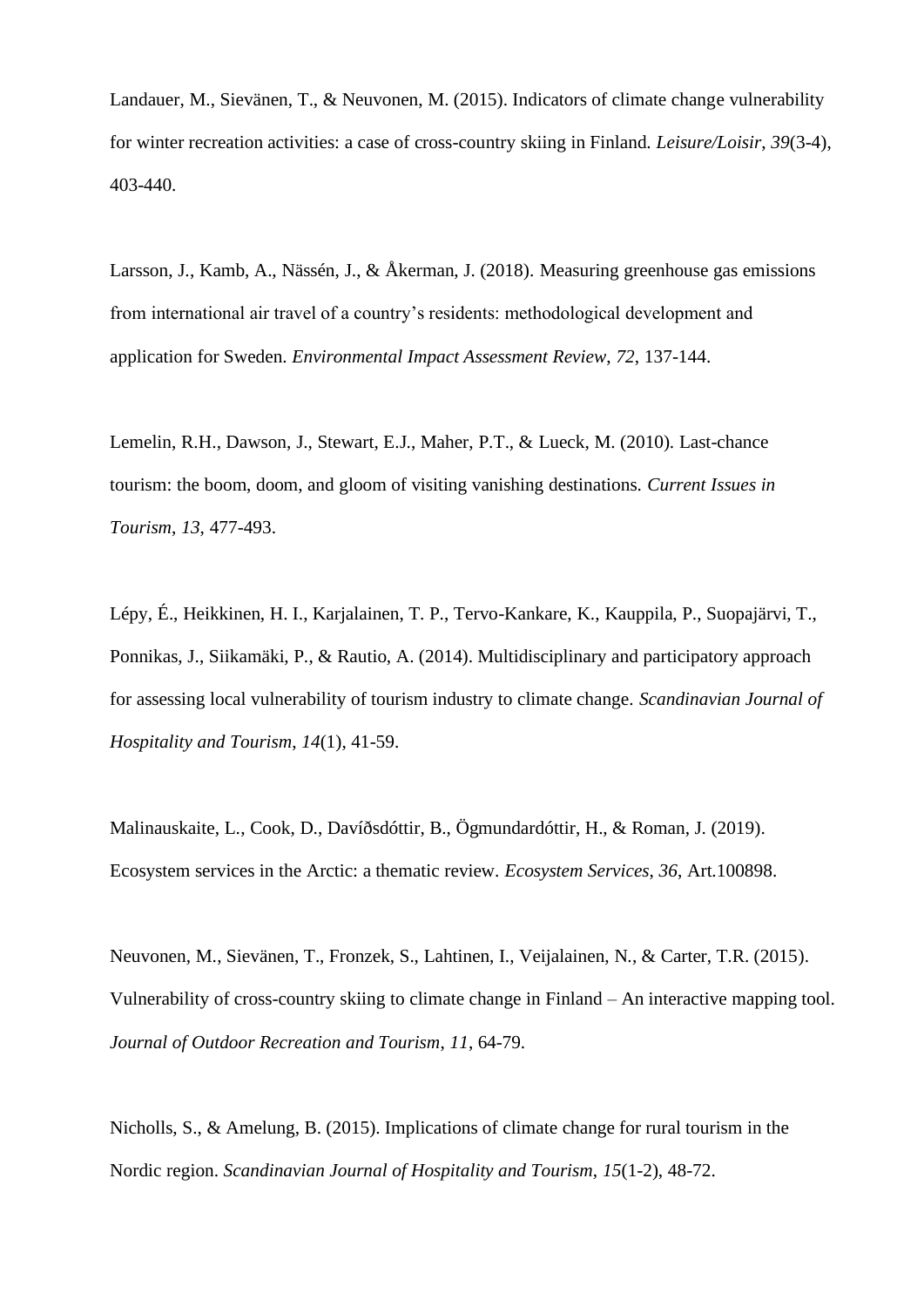Palma, D., Varnajot, A., Dalen, K., Basaran, I.K., Brunette, C., Bystrowska, M., Korablina, A.D., Nowicki, R.C., & Ronge, T.A. (2019). Cruising the marginal ice zone: climate change and Arctic tourism. *Polar Geography*, *42*(4), 215-235.

Runge, C.A., Daigle, R.M., & Hausner, V.H. (2020). Quantifying tourism booms and the increasing footprint in the Arctic with social media data. *PLOS One*, *15*(1), e0227189.

Saarinen, J. (2014). Nordic perspectives on tourism and climate change issues. *Scandinavian Journal of Hospitality and Tourism*, *14*(1), 1-5.

Saarinen, J., & Tervo, K. (2006). Perceptions and adaptation strategies of the tourism industry to climate change: the case of Finnish nature-based tourism entrepreneurs. *International Journal of Innovation in Sustainable Development*, *1*, 214–228.

Saarinen, J., & Varnajot, A. (2019). The Arctic in tourism: complementing and contesting perspectives on tourism in the Arctic. *Polar Geography*, *42*(2), 109-124.

Scott, D., Hall, C.M., & Gössling, S. (2016). A review of the IPCC fifth assessment and implications for tourism sector climate resilience and decarbonization. *Journal of Sustainable Tourism*, *24*(1), 8–30.

Scott, D., Hall, C.M., & Gössling, S. (2019). Global tourism vulnerability to climate change. *Annals of Tourism Research*, *77*, 49-61.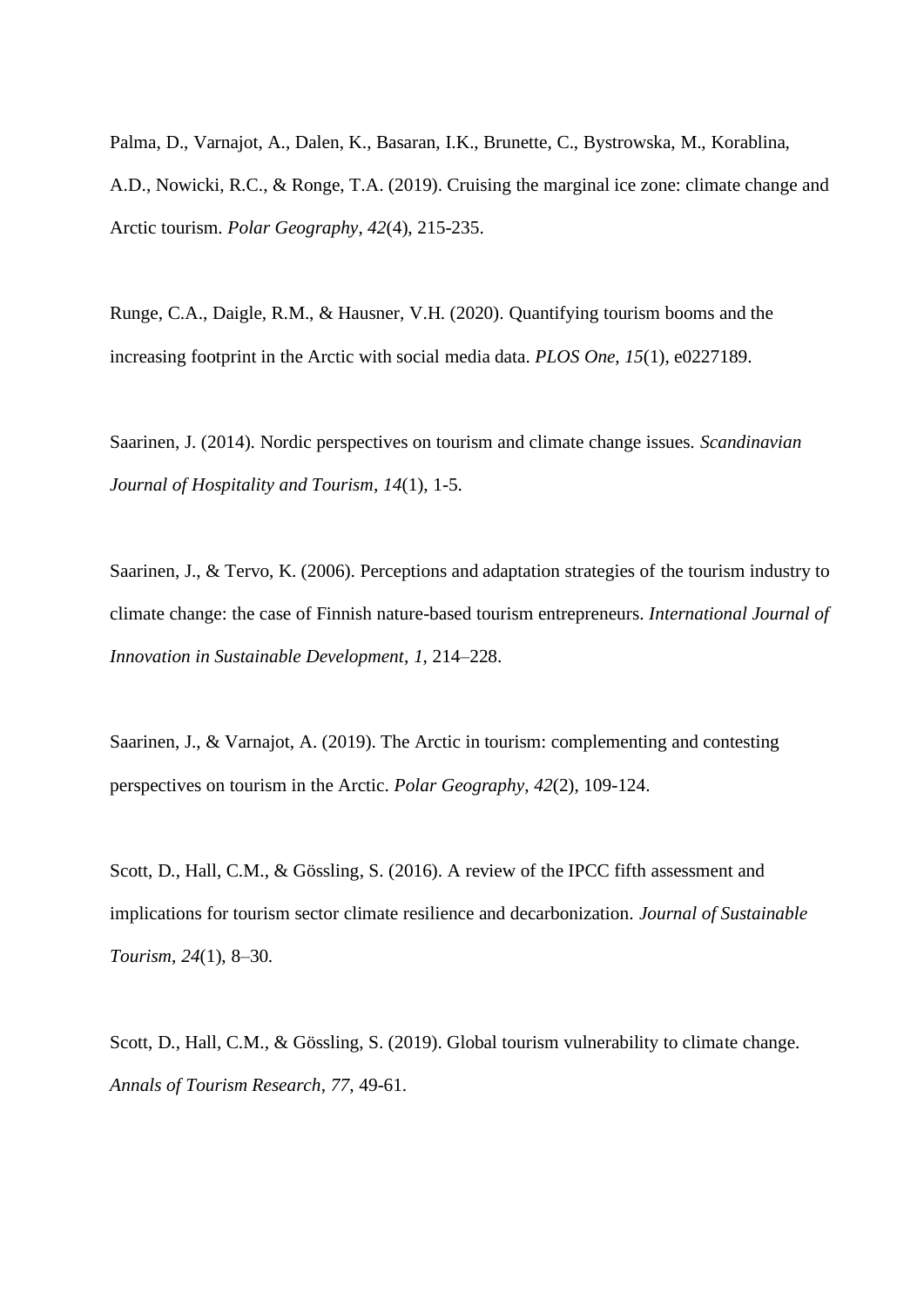Scott, D., Gössling, S., Hall, C.M., & Peeters, P. (2016). Can tourism be part of the decarbonized global economy? The costs and risks of alternate carbon reduction policy pathways. *Journal of Sustainable Tourism*, *24*(1), 52-72.

Scott, D., Steiger, R., Dannevig, H., & Aall, C. (2019). Climate change and the future of the Norwegian alpine ski industry. *Current Issues in Tourism*, https://doi.org/10.1080/13683500.2019.1608919

Schrot, O.G., Christensen, J.H., & Formayer, H. (2019). Greenland winter tourism in a changing climate. *Journal of Outdoor Recreation and Tourism*, *27*, Art.100224.

Sharp, H., Grundius, J., & Heinonen, J. (2016). Carbon footprint of inbound tourism to Iceland: A consumption-based life-cycle assessment including direct and indirect emissions. *Sustainability*, *8*(11), Art.1147.

Steiger, R., Scott, D., Abegg, B., Pons, M., & Aall, C. (2019). A critical review of climate change risk for ski tourism. *Current Issues in Tourism*, *22*, 1343-1379.

Stewart, E.J., Liggett, D., & Dawson, J. (2017). The evolution of polar tourism scholarship: research themes, networks and agendas. *Polar Geography*, *40*(1), 59-84.

Sæþórsdóttir, A.D., & Saarinen, J. (2015). Challenges due to changing ideas of natural resources: tourism and power plant development in the Icelandic wilderness. *Polar Record*, 52, 82–91.

Sæþórsdóttir, A.D., Hall, C.M., & Saarinen, J. (2011). Making wilderness: tourism and the history of the wilderness idea in Iceland. *Polar Geography*, *34*, 249–273.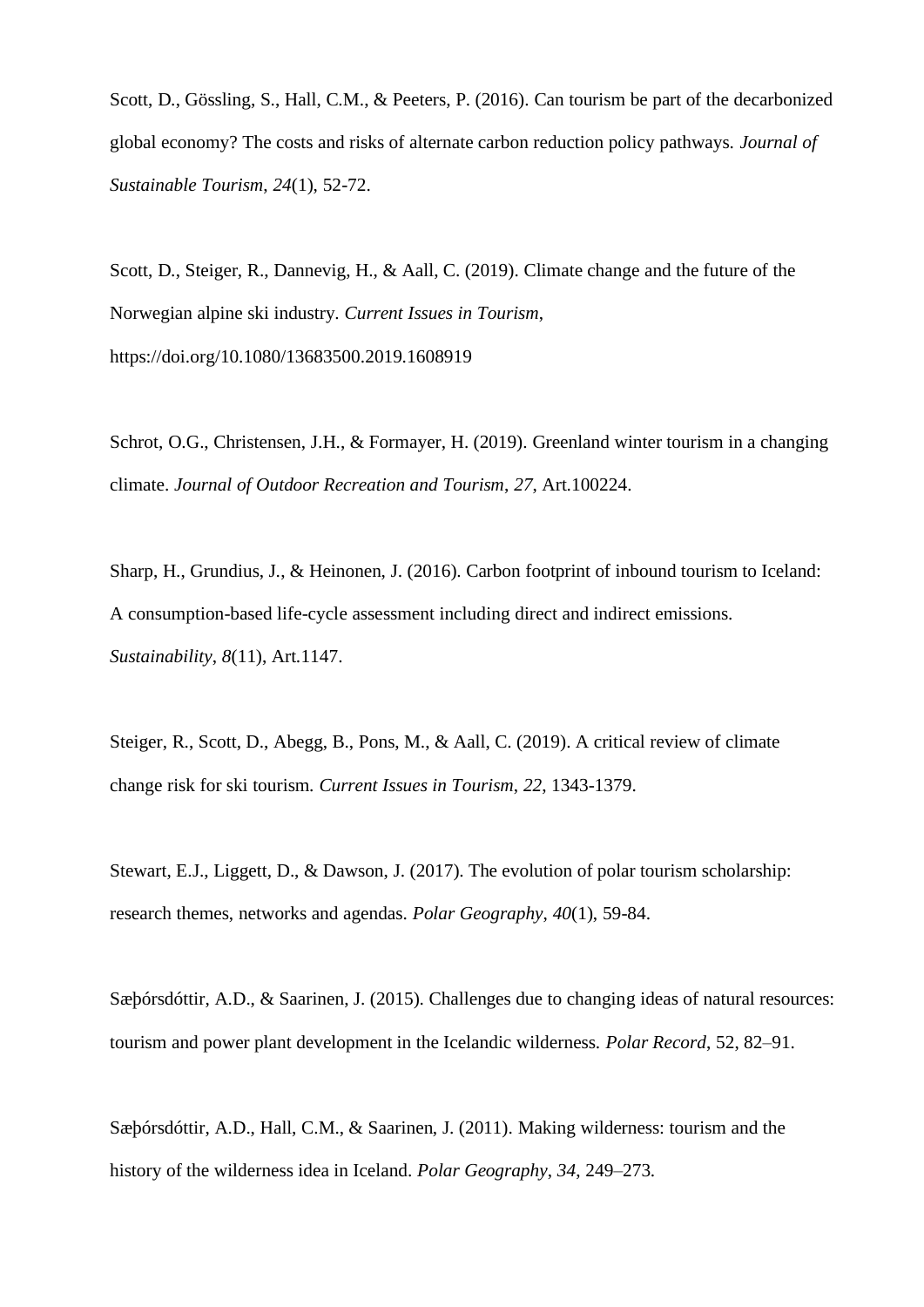Sæþórsdóttir, A.D., Hall, C.M., & Stefánsson, Þ. (2019). Senses by seasons: Tourists' perceptions depending on seasonality in popular nature destinations in Iceland. *Sustainability*, *11*(11), Art.3059.

Simonsen, M., Gössling, S., Walnum, H. (2019). Cruise ship emissions in Norwegian waters: A geographical analysis. *Journal of Transport Geography*, 78, 87-97.

Strandell, A., & Hall, C.M. (2015). Impact of the residential environment on second home use in Finland: Testing the compensation hypothesis. *Landscape and Urban Planning*, *133*, 12-23.

Tervo, K. (2008). The operational and regional vulnerability of winter tourism to climate variability and change: The case of the Finnish nature‐based tourism entrepreneurs. *Scandinavian Journal of Hospitality and Tourism*, *8*(4), 317-332.

Tervo-Kankare, K. (2011). The consideration of climate change at the tourism destination level in Finland: Coordinated collaboration or talk about weather? *Tourism Planning & Development*, *8*, 399-414.

Tervo-Kankare, K. (2019). Entrepreneurship in nature-based tourism under a changing climate. *Current Issues in Tourism*, *22*(11), 1380-1392.

Tervo-Kankare, K., Hall, C.M., & Saarinen, J. (2013). Christmas tourists' perceptions to climate change in Rovaniemi, Finland. *Tourism Geographies*, *15*, 292-231.